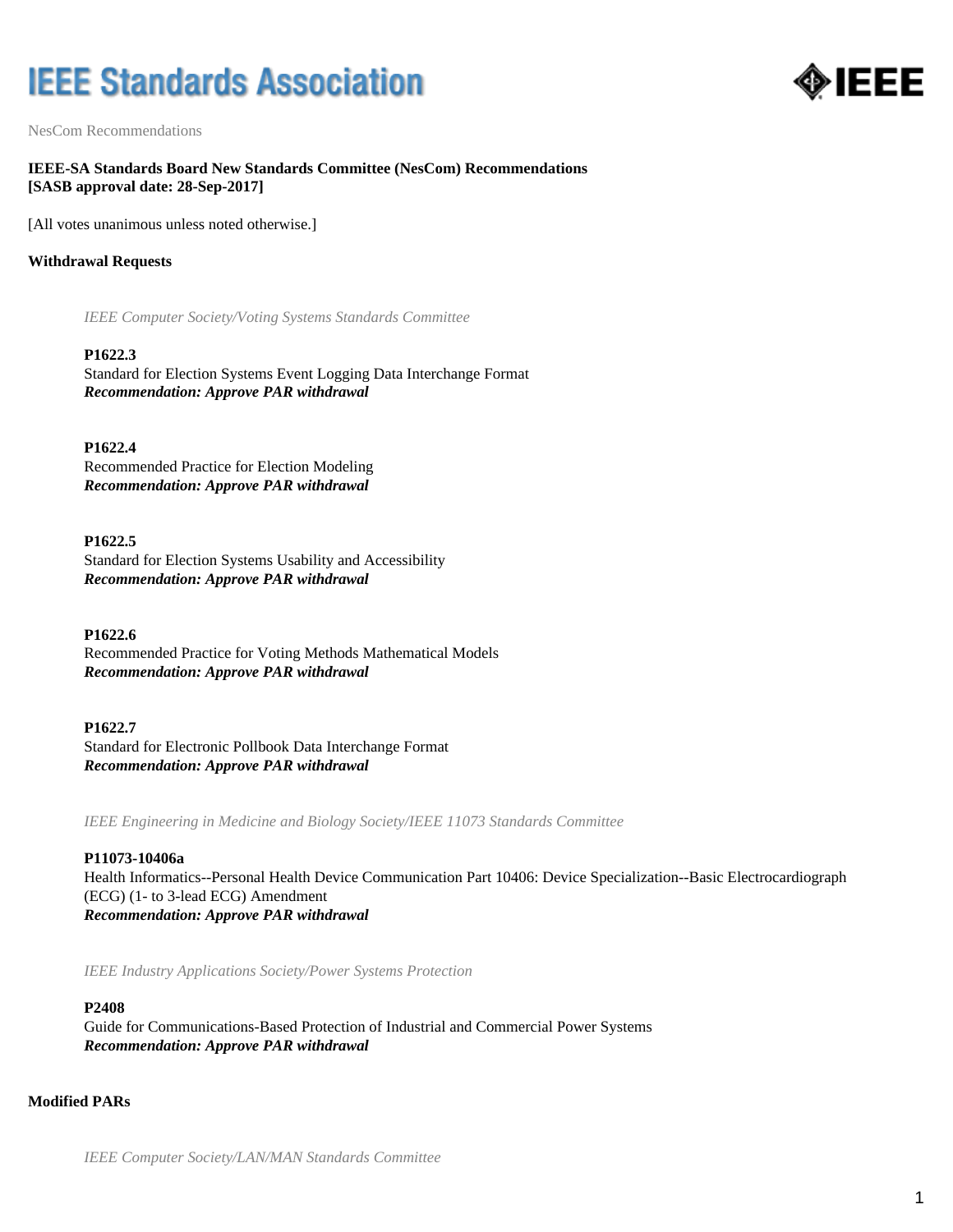## **P802.1AS**

Standard for Local and Metropolitan Area Networks - Timing and Synchronization for Time-Sensitive Applications *Recommendation: Approve modified PAR*

*IEEE Computer Society/Microprocessor Standards Committee*

## **P2200**

Standard Protocol for Stream Management in Media Client Devices *Recommendation: Approve modified PAR (7 in favor, 1 opposed [Winston])*

*IEEE Computer Society/Standards Activities Board*

## **P1680.1**

Standard for Environmental and Social Responsibility Assessment of Computers and Displays *Recommendation: Approve modified PAR*

# **P3333.3**

Standard for Head Mounted Display (HMD) Based 3D Content Motion Sickness Reducing Technology *Recommendation: Approve modified PAR*

*IEEE Industry Applications Society/Technical Books Coordinating Committee*

## **P3001.2**

Recommended Practice for Evaluating the Electrical Service Requirements of Industrial and Commercial Power Systems *Recommendation: Approve modified PAR*

*IEEE Power and Energy Society/Insulated Conductors*

#### **P592**

Standard for Insulation Shields on Medium-Voltage (15 kV - 35 kV) Cable Joints and Separable Connectors *Recommendation: Approve modified PAR*

*IEEE Power and Energy Society/Substations*

## **P1818**

Guide for the Design of Low Voltage Auxiliary Systems for Electric Power Substations *Recommendation: Approve modified PAR*

## **Extension Requests**

*IEEE Aerospace and Electronic Systems Society/Gyro Accelerometer Panel*

#### **P1780**

Standard for the Specification of Inertial Measurement Units (IMU) *Recommendation: Approve request for an extension until December 2021*

*IEEE Computer Society/Cloud Computing Standards Committee*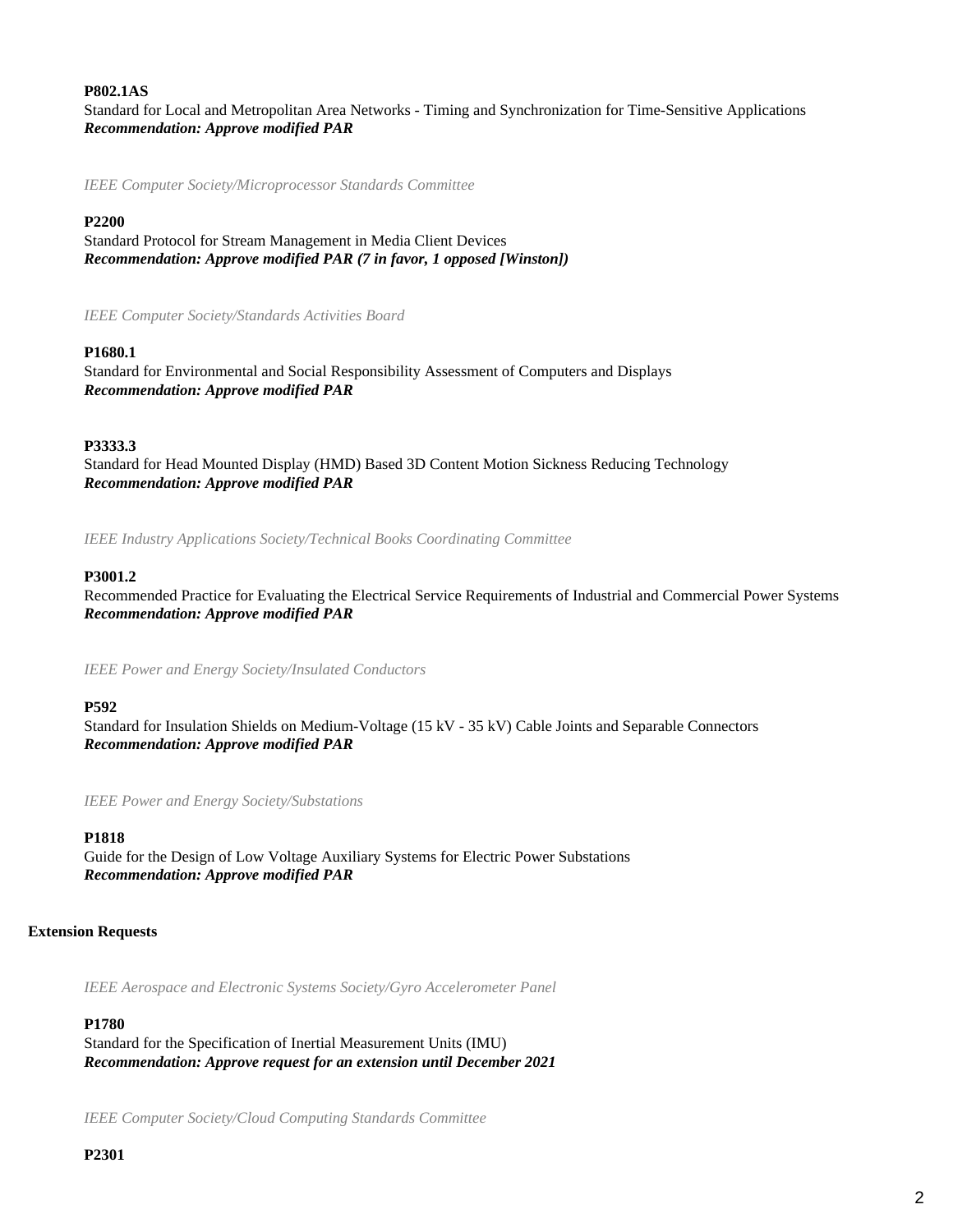# Guide for Cloud Portability and Interoperability Profiles (CPIP) *Recommendation: Approve request for an extension until December 2018*

*IEEE Computer Society/Design Automation*

## **P1076**

Standard for VHDL Language Reference Manual *Recommendation: Approve request for an extension until December 2018*

*IEEE Computer Society/LAN/MAN Standards Committee*

#### **P802.1Qcc**

Standard for Local and Metropolitan Area Networks--Media Access Control (MAC) Bridges and Virtual Bridged Local Area Networks Amendment: Stream Reservation Protocol (SRP) Enhancements and Performance Improvements *Recommendation: Approve request for an extension until December 2019*

#### **P802.3bt**

Standard for Ethernet Amendment: Physical Layer and Management Parameters for DTE Power via MDI over 4-Pair *Recommendation: Approve request for an extension until December 2018*

*IEEE Computer Society/Microprocessor Standards Committee*

#### **P2200**

Standard Protocol for Stream Management in Media Client Devices *Recommendation: Approve request for an extension until December 2019*

*IEEE Communications Society/Dynamic Spectrum Access Networks Standards Committee*

#### **P1900.1**

Standard Definitions and Concepts for Dynamic Spectrum Access: Terminology Relating to Emerging Wireless Networks, System Functionality, and Spectrum Management *Recommendation: Approve request for an extension until December 2018*

#### **P1900.5.1**

Standard Policy Language for Dynamic Spectrum Access Systems *Recommendation: Approve request for an extension until December 2019*

*IEEE Communications Society/Standards Development Board*

## **P1910.1**

Standard for Meshed Tree Bridging with Loop Free Forwarding *Recommendation: Approve request for an extension until December 2020*

*IEEE Industry Applications Society/Petroleum & Chemical Industry*

## **P80005-1**

Utility Connections in Port--Part 1: High Voltage Shore Connection (HVSC) Systems--General Requirements *Recommendation: Approve request for an extension until December 2018*

*IEEE Instrumentation and Measurement Society/TC4 - High Frequency Measurement*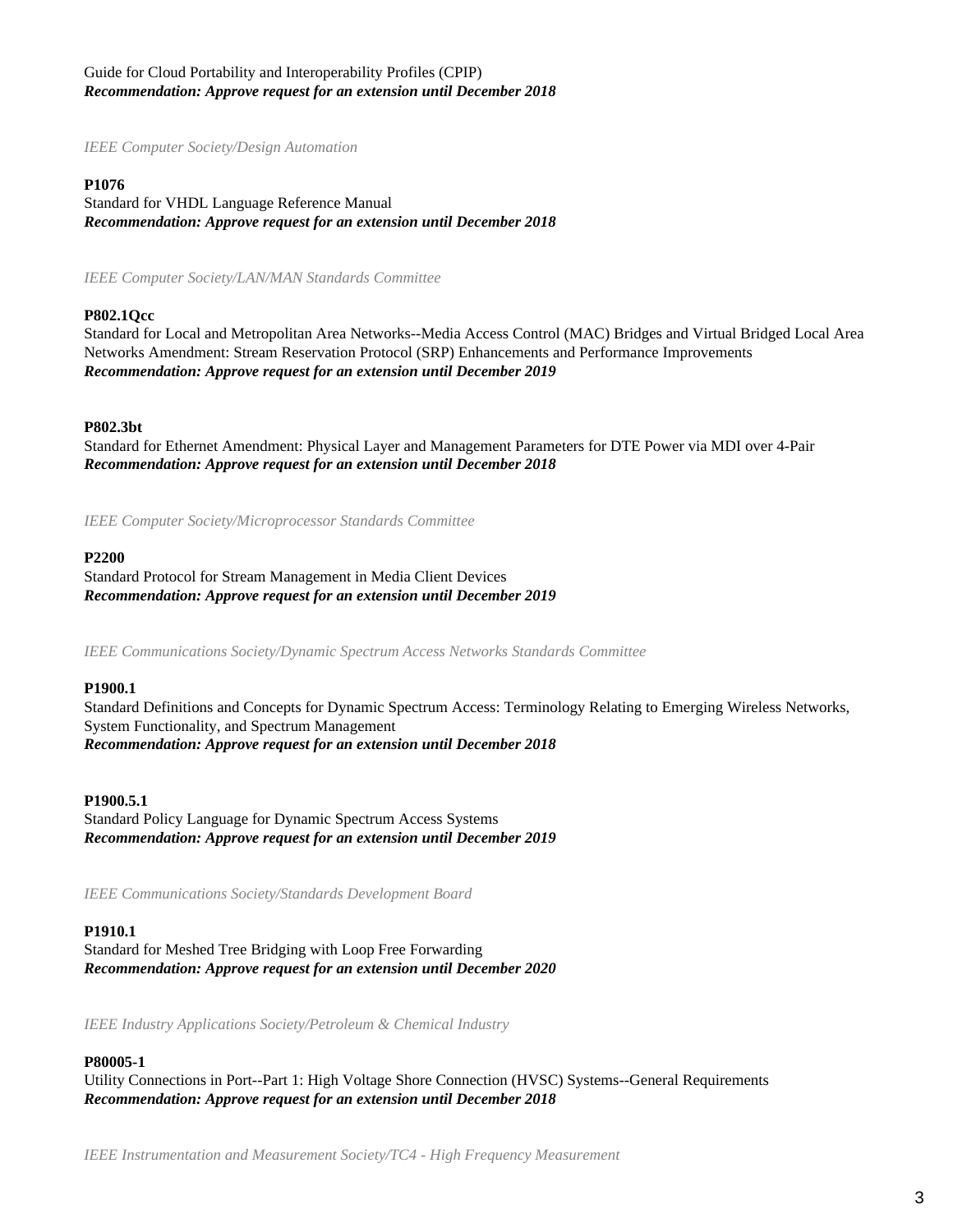## **P378**

Recommended Practices for Scattering Parameter Measurements Using Vector Network Analyzers *Recommendation: Defer request for an extension until the December NesCom meeting after the initial ballot date.*

*IEEE Instrumentation and Measurement Society/TC9 - Sensor Technology*

# **P1588**

Standard for a Precision Clock Synchronization Protocol for Networked Measurement and Control Systems *Recommendation: Approve request for an extension until December 2019*

*IEEE Power and Energy Society/Nuclear Power Engineering*

# **P650**

Standard for Qualification of Class 1E Static Battery Chargers, Inverters and Uninterruptible Power Supply (UPS) Systems for Nuclear Power Generating Stations *Recommendation: Approve request for an extension until December 2018*

*IEEE Power and Energy Society/Power System Relaying and Control*

## **P60255-118-1**

Measuring Relays and Protection Equipment - Part 118-1: Synchrophasor for Power System - Measurements *Recommendation: Approve request for an extension until December 2018*

## **PC37.247**

Standard for Phasor Data Concentrators for Power Systems *Recommendation: Approve request for an extension until December 2018*

*IEEE Power and Energy Society/Surge Protective Devices/High Voltage*

# **PC62.11**

Standard for Metal-Oxide Surge Arresters for AC Power Circuits (> 1 kV) *Recommendation: Approve request for an extension until December 2019*

*IEEE Power and Energy Society/Switchgear*

# **PC37.30.3**

Standard Requirements for High Voltage Interrupter Switches, Interrupters, or Interrupting Aids Used On or Attached To Switches Rated for Alternating Currents Above 1000 Volts *Recommendation: Approve request for an extension until December 2018*

*IEEE Power and Energy Society/Transformers*

# **PC57.19.04**

Standard Performance Characteristics and Dimensions for High Current Power Transformer Bushings with Rated Continuous Current in Excess of 5000 A in Bus Enclosures *Recommendation: Approve request for an extension until December 2018*

# **PC57.161**

Guide for Dielectric Frequency Response Test *Recommendation: Approve request for an extension until December 2018*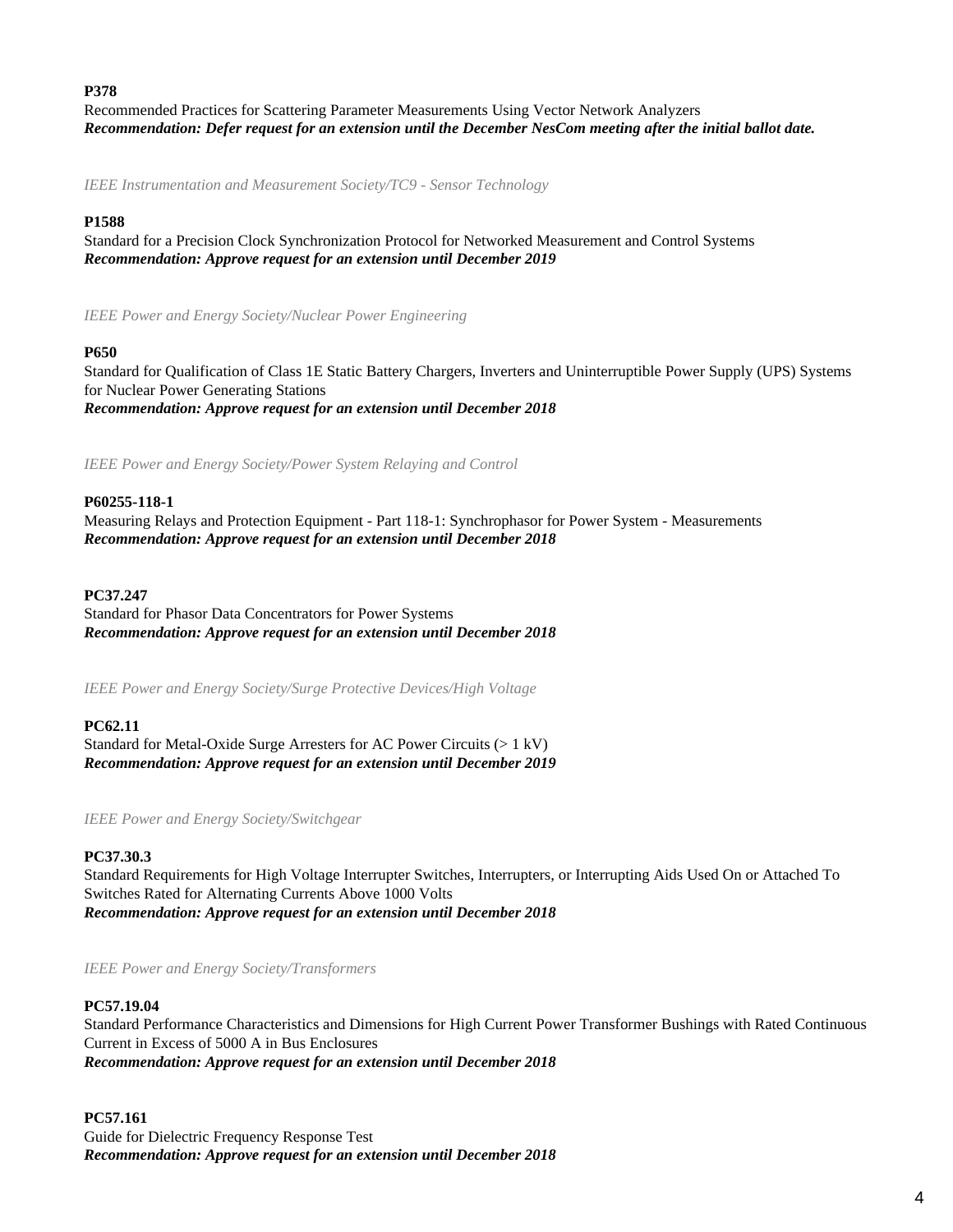*IEEE-SASB Coordinating Committees/SCC14 - Quantities, Units, and Letter Symbols*

## **P945**

Recommended Practice for Preferred Metric Units for Use in Electrical and Electronics Science and Technology *Recommendation: Approve request for an extension until December 2019*

*IEEE-SASB Coordinating Committees/SCC39 - International Committee on Electromagnetic Safety*

## **P62704-4**

Standard for Determining the Peak Spatial-Average Specific Absorption Rate (SAR) in the Human Body from Wireless Communications Devices, 30 MHz - 6 GHz: General Requirements for Using the Finite Element Method (FEM) for SAR Calculations and Specific Requirements for Modeling Vehicle-Mounted Antennas and Personal Wireless Devices *Recommendation: Approve request for an extension until December 2019*

## **New PARs**

*IEEE-SA Board of Governors/Corporate Advisory Group*

## **P2777**

Standard for Operation of Coal-Fired 300--600 MW Grade Boilers *Recommendation: Approve new PAR until December 2021*

## **P2779**

Guide for Assessment of Geological Stability of Transmission Corridors *Recommendation: Approve new PAR until December 2021*

**P2780**

Standard for Insulation Piercing Connectors *Recommendation: Approve new PAR until December 2021*

*IEEE Computer Society/LAN/MAN Standards Committee*

## **P802.1ABcu**

Standard for Local and Metropolitan Area Networks - Station and Media Access Control Connectivity Discovery Amendment: YANG Data Model *Recommendation: Approve new PAR until December 2021*

## **P802.1AC-2016/Cor 1**

Standard for Local and Metropolitan Area Networks -- Media Access Control (MAC) Service Definition - Corrigendum 1: Logical Link Control (LLC) Encapsulation EtherType *Recommendation: Approve new PAR until December 2021*

## **P802.1ACct**

Standard for Local and Metropolitan Area Networks -- Media Access Control (MAC) Service Definition Amendment Support for IEEE Std 802.15.3 *Recommendation: Approve new PAR until December 2021*

## **P802.1Qcw**

Standard for Local and Metropolitan Area Networks--Bridges and Bridged Networks Amendment: YANG Data Models for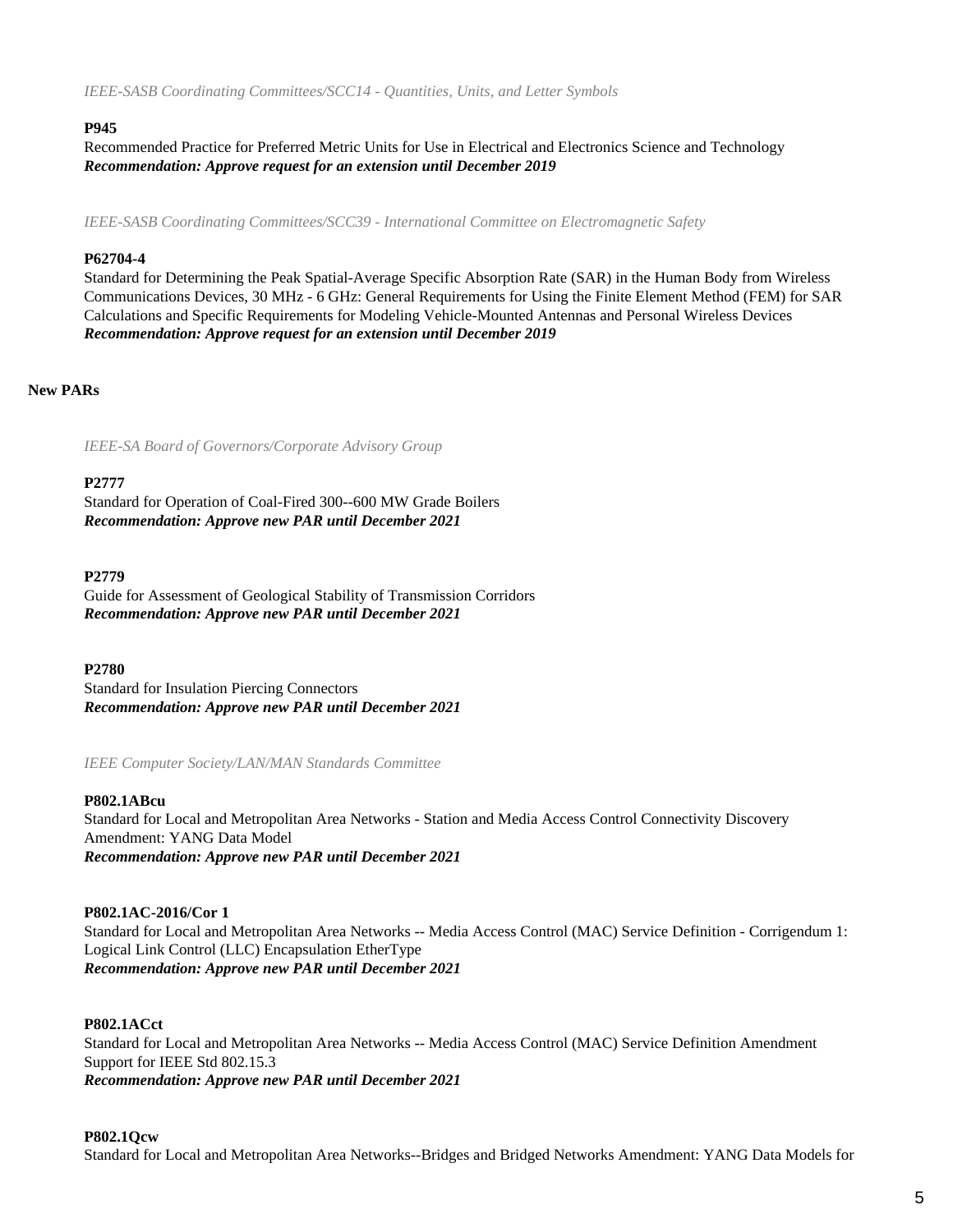Scheduled Traffic, Frame Preemption, and Per-Stream Filtering and Policing *Recommendation: Approve new PAR until December 2021*

# **P802.1Qcx**

Standard for Local and Metropolitan Area Networks--Bridges and Bridged Networks Amendment: YANG Data Model for Connectivity Fault Management *Recommendation: Approve new PAR until December 2021*

*IEEE Computer Society/Standards Activities Board*

## **P3333.1.3**

Standard for the Deep Learning-Based Assessment of Visual Experience Based on Human Factors *Recommendation: Approve new PAR until December 2021*

*IEEE Communications Society/Standards Development Board*

## **P1934**

OpenFog Reference Architecture for Fog Computing *Recommendation: Approve new PAR until December 2021*

#### **P2784**

Guide for the Technology and Process Framework for Planning a Smart City *Recommendation: Approve new PAR until December 2021*

*IEEE Engineering in Medicine and Biology Society/Standards Committee*

#### **P2721**

Standard for Wireless Health Device Security Assurance *Recommendation: Approve new PAR until December 2021*

*IEEE Power and Energy Society/Energy Development & Power Generation*

#### **P2778**

Guide for Solar Power Plant Grounding for Personnel Protection *Recommendation: Approve new PAR until December 2021*

*IEEE Power and Energy Society/Electric Machinery*

#### **P2465**

Recommended Practice for Pulse-Type Partial Discharge Measurements on Individual Stator Coils and Bars *Recommendation: Approve new PAR until December 2021*

*IEEE Power and Energy Society/Energy Storage & Stationary Battery Committee*

#### **P2685**

Recommended Practice for Energy Storage for Stationary Engine-Starting Systems *Recommendation: Approve new PAR until December 2021*

*IEEE Power and Energy Society/Power System Relaying and Control*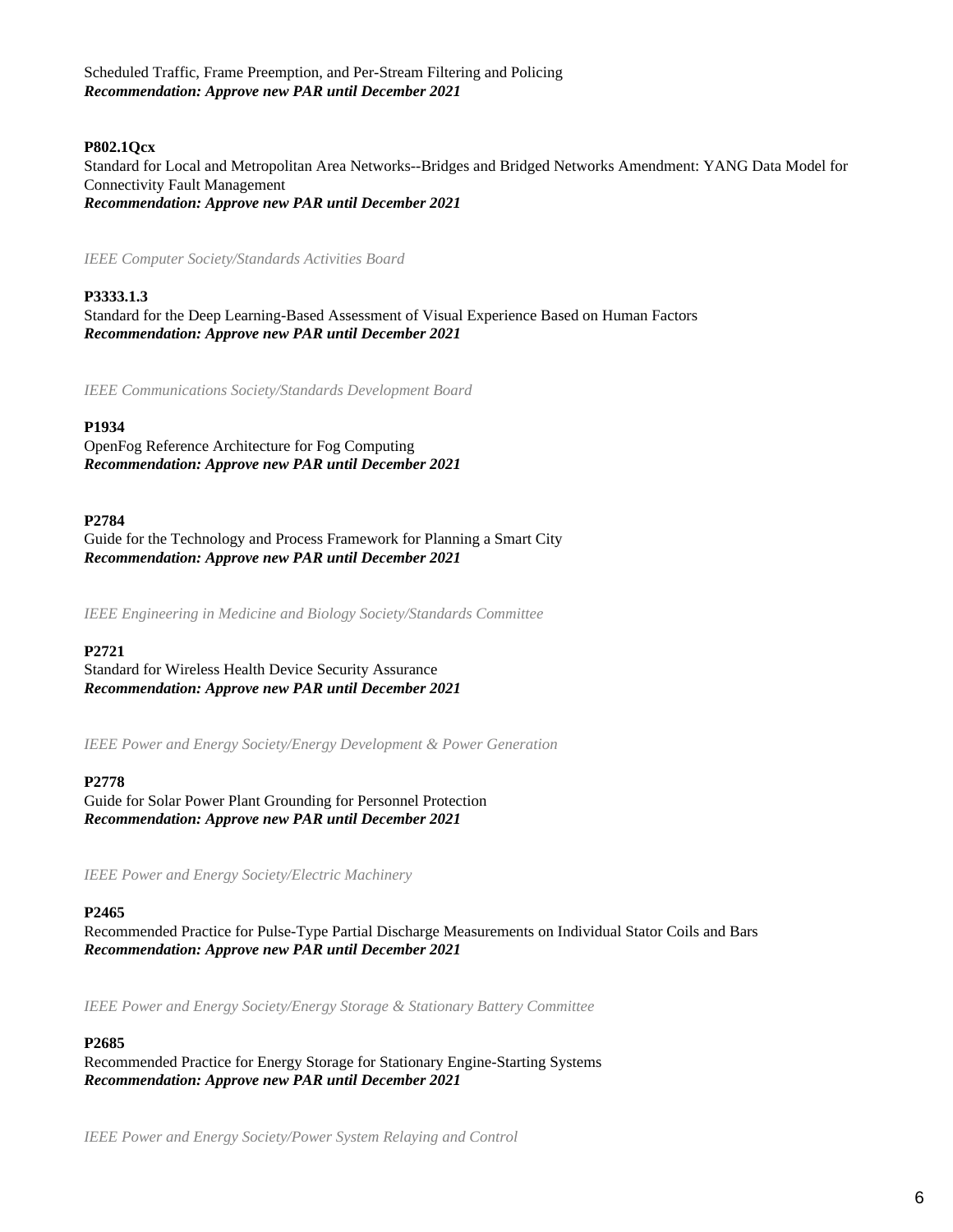# **PC37.120** Protection System Redundancy for Power System Reliability *Recommendation: Approve new PAR until December 2021*

## *IEEE Power and Energy Society/Substations*

## **P2656**

Guide for Functional Specification of Voltage-Sourced Converter for HVDC Stations *Recommendation: Approve new PAR until December 2021*

*IEEE Power and Energy Society/Switchgear*

# **PC37.68**

Standard Design, Test, and Application Requirements for Microprocessor-Based Controls of Distribution Padmount, Dry Vault, Wet Vault, and Polemount Switchgear Rated Above 1 kV and Up to and Including 38 kV *Recommendation: Approve new PAR until December 2021*

*IEEE Power and Energy Society/Transmission and Distribution*

## **P1048a**

Guide for Protective Grounding of Power Lines Amendment to Guide for Protective Grounding of Power Lines *Recommendation: Approve new PAR until December 2021*

## **P1218**

Trial-Use Guide for Maintenance of Wood Transmission and Distribution Line Structures *Recommendation: Approve new PAR until December 2021*

## **P2655**

Atmospheric Inspection & Assessment *Recommendation: Approve new PAR until December 2021*

*IEEE-SASB Coordinating Committees/SCC14 - Quantities, Units, and Letter Symbols*

## **P947**

Guide for Identification of Alternative Metric Devices for Valves, Fittings, Threads, Flanges *Recommendation: Approve new PAR until December 2021*

*IEEE Vehicular Technology Society/Rail Transportation Standards Committee*

## **P2657**

Guide on Energy Feedback Systems for DC Traction Power Supply System *Recommendation: Approve new PAR until December 2021*

## **PARs for the Revision of Standards**

*IEEE Computer Society/Cybersecurity and Privacy Standards Committee*

## **P1619**

Standard for Cryptographic Protection of Data on Block-Oriented Storage Devices *Recommendation: Approve PAR for the revision of a standard until December 2021*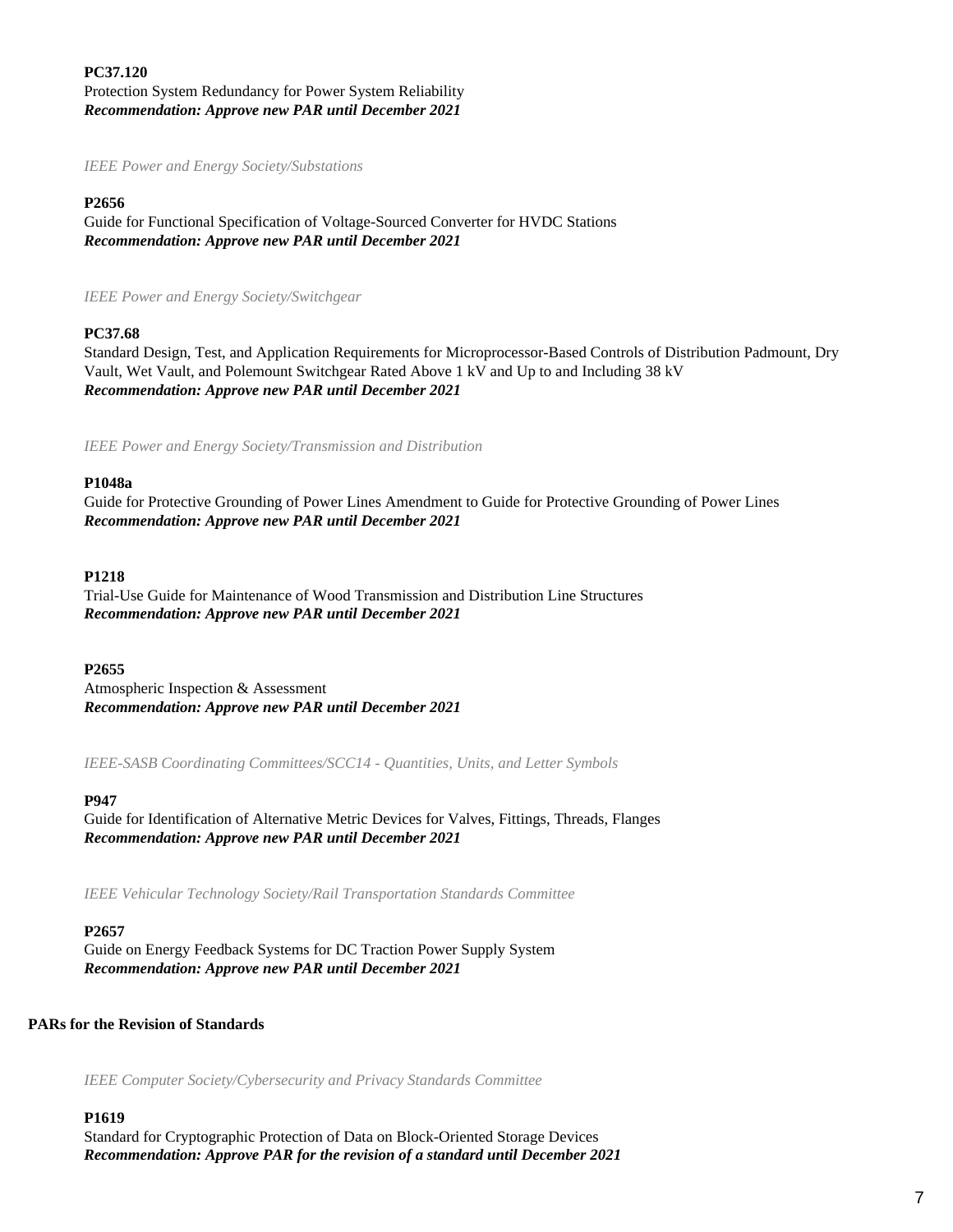# **P1619.1** Standard for Authenticated Encryption with Length Expansion for Storage Devices *Recommendation: Approve PAR for the revision of a standard until December 2021*

*IEEE Computer Society/LAN/MAN Standards Committee*

## **P802.1AE**

Standard for Local and Metropolitan Area Networks: Media Access Control (MAC) Security *Recommendation: Approve PAR for the revision of a standard until December 2021*

*IEEE Computer Society/Software & Systems Engineering Standards Committee*

**P15026-1\_Revision** ISO/IEC/IEEE 15026-1--Systems and Software Engineering--Systems and Software Assurance--Part 1: Concepts and Vocabulary *Recommendation: Approve PAR for the revision of a standard until December 2021*

*IEEE Power and Energy Society/Electric Machinery*

## **P1776**

Recommended Practice for Thermal Evaluation of Unsealed or Sealed Insulation Systems for AC Electric Machinery Employing Form-Wound Pre-Insulated Stator Coils for Machines Rated 15 000 V and Below *Recommendation: Approve PAR for the revision of a standard until December 2021*

*IEEE Power and Energy Society/Power System Relaying and Control*

## **PC37.101**

Guide for Generator Ground Protection *Recommendation: Approve PAR for the revision of a standard until December 2021*

*IEEE Power and Energy Society/Substations*

#### **P80**

Guide for Safety in AC Substation Grounding *Recommendation: Approve PAR for the revision of a standard until December 2021*

*IEEE Power and Energy Society/Switchgear*

## **PC37.301**

Standard for High-Voltage Switchgear (Above 1000 V) Test Techniques--Partial Discharge Measurements *Recommendation: Approve PAR for the revision of a standard until December 2021*

*IEEE Power and Energy Society/Transmission and Distribution*

## **P1260**

Guide on the Prediction, Measurement, and Analysis of AM Broadcast Reradiation by Power Lines *Recommendation: Approve PAR for the revision of a standard until December 2021*

## **P1368**

Guide for Aeolian Vibration Field Measurements of Overhead Conductors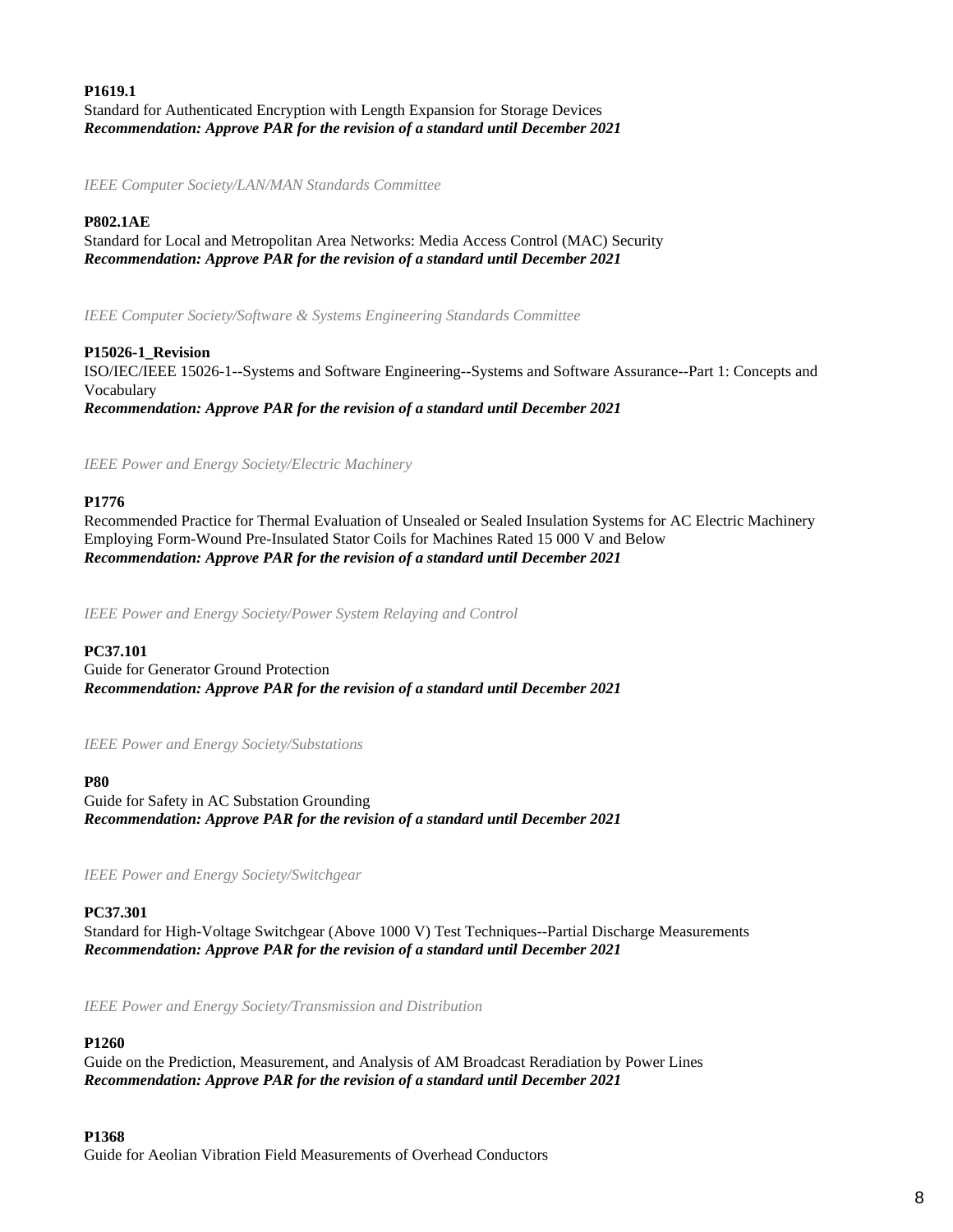# *Recommendation: Approve PAR for the revision of a standard until December 2021*

*IEEE Power and Energy Society/Transformers*

# **PC57.12.38**

Standard for Pad-Mounted-Type, Self-Cooled, Single-Phase Distribution Transformers 250 kVA and Smaller: High Voltage, 34 500 GrdY/19 920 V and Below; Low Voltage, 480/240 V and Below *Recommendation: Approve PAR for the revision of a standard until December 2021*

# **PC57.91**

Guide for Loading Mineral-Oil-Immersed Transformers and Step-Voltage Regulators *Recommendation: Approve PAR for the revision of a standard until December 2021*

*IEEE-SASB Coordinating Committees/SCC21 - Fuel Cells, Photovoltaics, Dispersed Generation, and Energy Storage*

# **P937**

Recommended Practice for Installation and Maintenance of Lead-Acid Batteries for Photovoltaic (PV) Systems *Recommendation: Approve PAR for the revision of a standard until December 2021*

## **P1013**

Recommended Practice for Sizing Lead-Acid Batteries for Stand-Alone Photovoltaic (PV) Systems *Recommendation: Approve PAR for the revision of a standard until December 2021*

## **P1547.2**

Application Guide for IEEE Std 1547(TM), IEEE Standard for Interconnecting Distributed Resources with Electric Power Systems

*Recommendation: Approve PAR for the revision of a standard until December 2021*

## **P1561**

Guide for Optimizing the Performance and Life of Lead-Acid Batteries in Remote Hybrid Power Systems *Recommendation: Approve PAR for the revision of a standard until December 2021*

## **P1562**

Guide for Array and Battery Sizing in Stand-Alone Photovoltaic (PV) Systems *Recommendation: Approve PAR for the revision of a standard until December 2021*

# **P1661**

Guide for Test and Evaluation of Lead-Acid Batteries Used in Photovoltaic (PV) Hybrid Power Systems *Recommendation: Approve PAR for the revision of a standard until December 2021*

*IEEE Vehicular Technology Society/Intelligent Transportation Systems*

# **P2030.1.1**

Standard Technical Specifications of a DC Quick and Bi-directional Charger for Use with Electric Vehicles *Recommendation: Approve PAR for the revision of a standard until December 2021*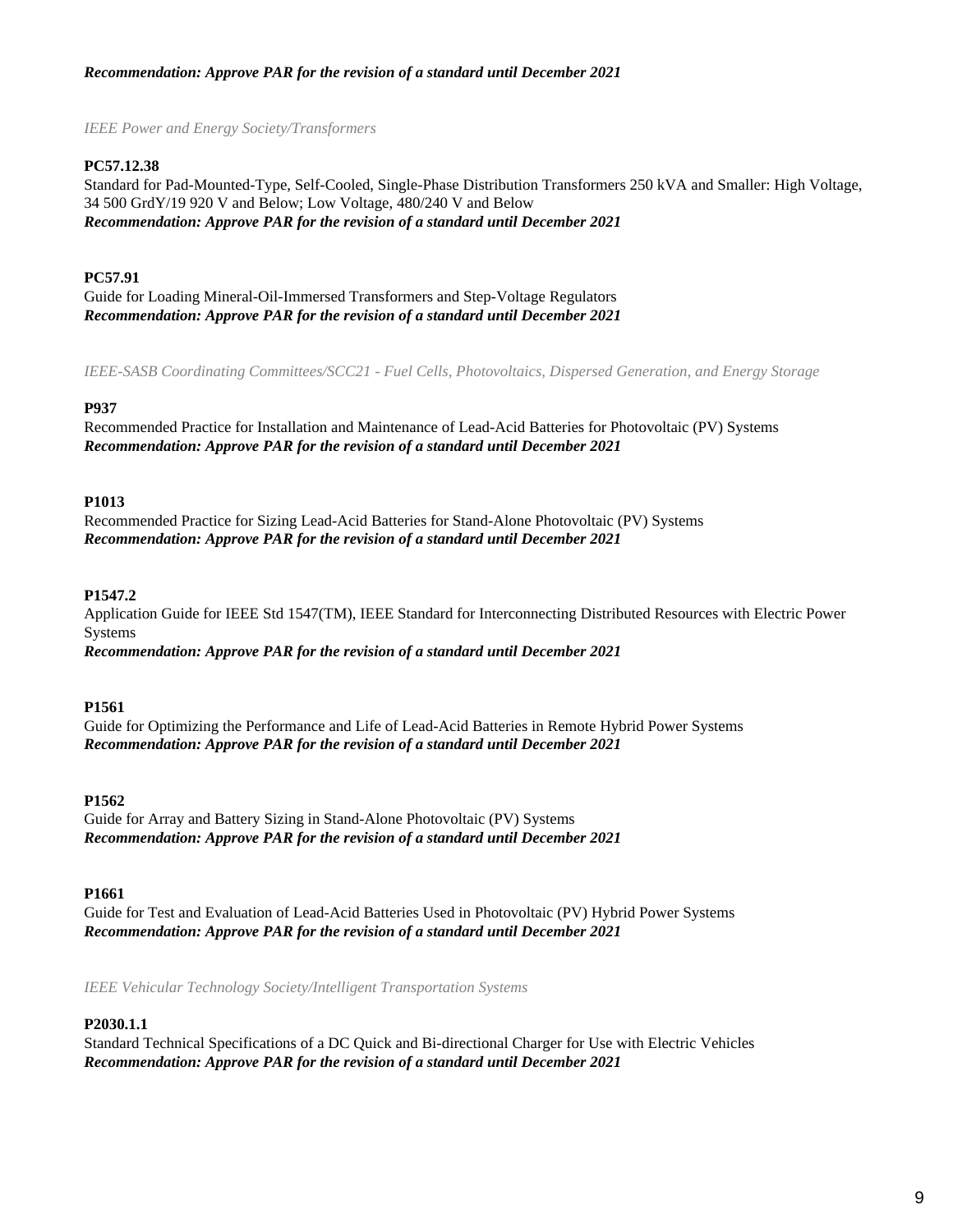| IEEE COMMUNICATIONS SOCIETY STANDARDS DEVELOPMENT BOARD (COM/SDB) AND ITS STANDARDS COMMITTEES (SCs): SPONSORS PROJECTS TO MOVE |                                                                                     |                          |                                                |                        |  |  |  |  |
|---------------------------------------------------------------------------------------------------------------------------------|-------------------------------------------------------------------------------------|--------------------------|------------------------------------------------|------------------------|--|--|--|--|
| <b>Sponsors and Chairs</b>                                                                                                      | <b>Working Groups WGs (Full Names)</b>                                              | <b>WGs (Short Names)</b> | <b>Standards*, Projects**</b>                  | <b>Chairs</b>          |  |  |  |  |
| <b>COM/MobiNet</b><br><b>Oliver Holland</b>                                                                                     | <b>Next Generation Fronthaul Interface</b>                                          | <b>COM/SDB/NGFI</b>      | P1914.1, P1914.3                               | Jinri Huang            |  |  |  |  |
|                                                                                                                                 | <b>Tactile Internet</b>                                                             | COM/SDB/TI               | P1918.1, P1918.1.1                             | Oliver Holland         |  |  |  |  |
|                                                                                                                                 | Aerial Communications and Networking Standards                                      | COM/SDB/AerialNetworks   | P <sub>1920.1</sub>                            | Kameswara Rao Namuduri |  |  |  |  |
|                                                                                                                                 | <b>ROOF Computing</b>                                                               | COM/SDB/ROOF             | P <sub>1931.1</sub>                            | Syam Madanapalli       |  |  |  |  |
|                                                                                                                                 | Licensed/Unlicensed Spectrum Interoperability in wireless mobile networ COM/SDB/LUI |                          | P1932.1                                        | Anwer Al-Dulaimi       |  |  |  |  |
|                                                                                                                                 | Hybrid ARQ for High Throughput Applications                                         | COM/SDB/HARQ             | P1933.1                                        | Mohammed Jabi          |  |  |  |  |
| <b>COM/EdgeCloud</b><br><b>Rob Fish</b>                                                                                         | <b>Biometrics Open Protocol</b>                                                     | COM/SDB/BOP              | 2410                                           | <b>Scott Streit</b>    |  |  |  |  |
|                                                                                                                                 | Privacy and Security Architecture for Consumer Wireless Devices                     | COM/SDB/P1912 WG         | P1912.1                                        | William Scheible       |  |  |  |  |
|                                                                                                                                 | Nanoscale and Molecular Communications                                              | COM/SDB/NanoCom          | 1906.1, P1906.1.1                              | Stephen Bush           |  |  |  |  |
|                                                                                                                                 | Fog Computing and Networking Working Group                                          | COM/SDB/FOG              | P1934***                                       | John Zao               |  |  |  |  |
| <b>COM/AccessCore</b><br><b>Alex Gelman</b>                                                                                     | <b>Access Networks Working Group</b>                                                | COM/SDB/1904_WG          | 1904.1, 904.2, 1904.1-01, 1904.1-02, 1904.1-03 | Glen Kramer            |  |  |  |  |
|                                                                                                                                 | HDBaseT 5Play Working Group                                                         | COM/SDB/HDBT5            | P <sub>1911.3</sub>                            | Ariel Soberman         |  |  |  |  |
|                                                                                                                                 | Loop-Free Switching and Routing                                                     | COM/SDB/1910 WG          | P <sub>1910.1</sub>                            | Nirmala Shenoy         |  |  |  |  |

**Notes** \* Active standards, marked without the letter "P"

\*\* Active projects, marked with the letter "P"

\*\*\* Approved by COMSDB (to be approved by SASB)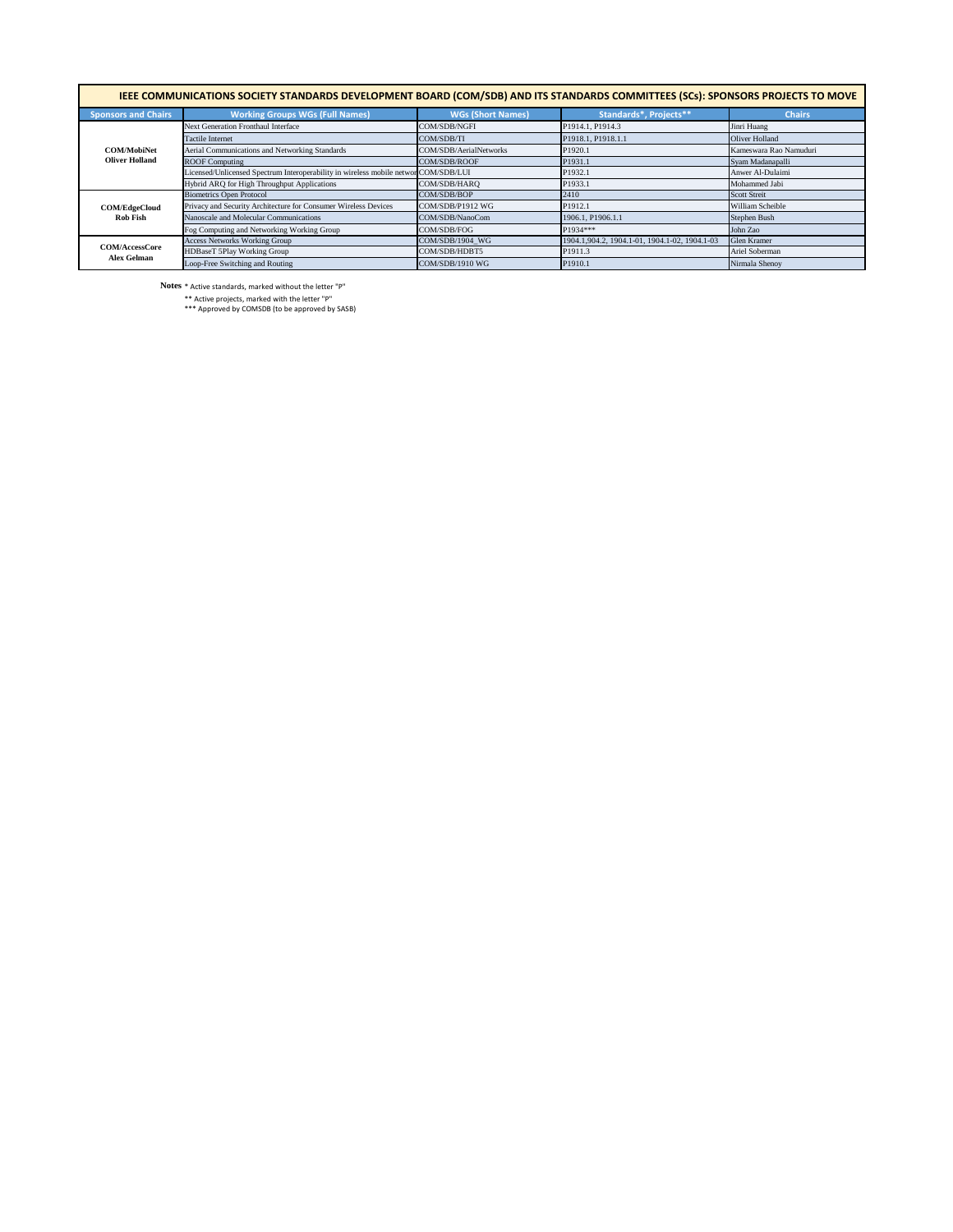| IEEE COMMUNICATIONS SOCIETY STANDARDS DEVELOPMENT BOARD (COM/SDB) AND ITS STANDARDS COMMITTEES (SCs): SPONSORS PROJECTS TO MOVE |                                                             |                          |                                 |                               |  |  |  |  |
|---------------------------------------------------------------------------------------------------------------------------------|-------------------------------------------------------------|--------------------------|---------------------------------|-------------------------------|--|--|--|--|
| <b>Sponsors and Chairs</b>                                                                                                      | <b>Working Groups WGs (Full Names)</b>                      | <b>WGs (Short Names)</b> | <b>Standards*, Projects**</b>   | <b>Chairs</b>                 |  |  |  |  |
| <b>COM/NetSoft</b><br><b>Mehmet Ulema</b>                                                                                       | Next-Generation Service Overlay Networks (NGSON)            | $COM/SDB/1903$ WG        | 1903, P1903.1, P1903.2, P1903.3 | Mehmet Ulema                  |  |  |  |  |
|                                                                                                                                 | Software-Defined Quantum Communication                      | COM/SDB/QuantumComm      | P <sub>1913.1</sub>             | Stephen Bush                  |  |  |  |  |
|                                                                                                                                 | <b>Security for Virtualized Environments</b>                | COM/SDB/SVE              | P <sub>1915.1</sub>             | Anton Kaska                   |  |  |  |  |
|                                                                                                                                 | Performance for Virtualized Environments                    | COM/SDB/PVE              | P <sub>1916.1</sub>             | Mohammad Asad Rehman Chaudhry |  |  |  |  |
|                                                                                                                                 | <b>Reliability for Virtualized Environments</b>             | COM/SDB/RVE              | P <sub>1917.1</sub>             | <b>Jason Rupe</b>             |  |  |  |  |
|                                                                                                                                 | Software-Defined Networking Bootstrapping Procedures        | COM/SDB/SDNBP            | P <sub>1921.1</sub>             | <b>Christian JACQUENET</b>    |  |  |  |  |
|                                                                                                                                 | SDN based Middleware for Control and Management of Networks | COM/SDB/SDN-MCM          | P <sub>1930.1</sub>             | Pranav Jha                    |  |  |  |  |

**Notes** \* Active standards, marked without the letter "P"

\*\* Active projects, marked with the letter "P"